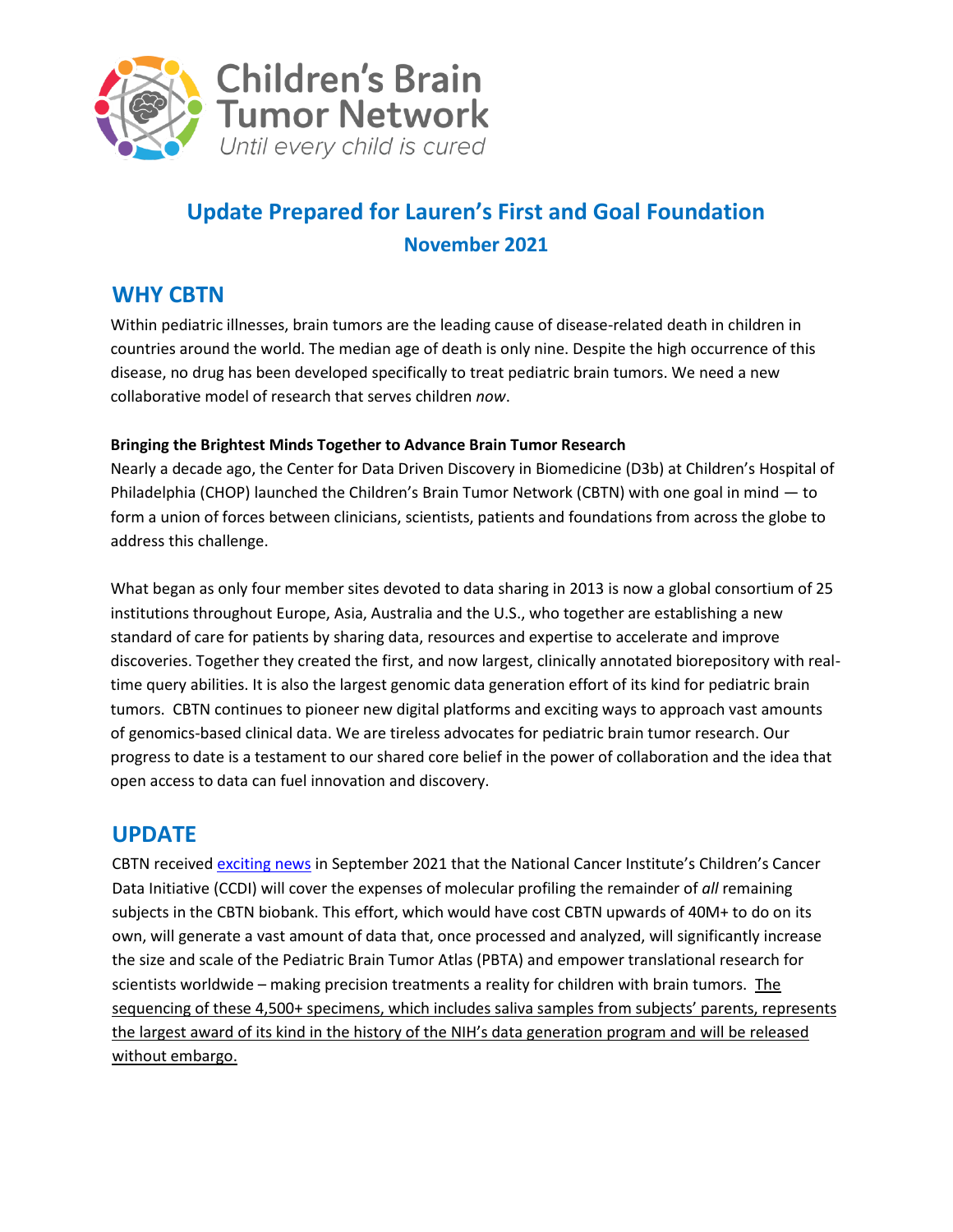

#### **Critical NIH Support for Pediatric Brain Tumor Research**

Among the samples set to be characterized are 1,025 new low-grade glioma (LGG) samples; currently, CBTN has 300 LGG subjects with associated molecular data in the Pediatric Brain Tumor Atlas. Therefore, this marks a 340% increase to the data available to researchers investigating LGG.

When negotiating with CCDI about the project, they reached out to Dr. Adam Resnick, Director of CBTN, and asked if we would consider excluding the LGG samples from the cohort because, in their words, the cases are not as lethal. Dr. Resnick pushed back, noting how it would not only be unacceptable to us to leave them out because existing treatments have so many long-lasting harmful side effects, but that CBTN represents thousands of patient families who have worked with us over the years, and it is crucial that we find answers for them. They ultimately agreed to profile all of the CBTN's remaining samples, including LGGs.

While the NIH is covering the expenses associated with data generation, they are not able to support the herculean effort required on either end of this process, which will fall on the CBTN infrastructure. Further, CBTN's goal is to accelerate cures, and to do so they must get this data into the hands of as many researchers and data scientists as possible. To that end, we ask your help to work together to ensure that the data is processed quickly, that we have the right resources, and that researchers around the globe can get to work immediately once this new data is available.

### **PRIORITIES IN THE YEAR AHEAD**

In that vein, the CBTN has a range of opportunities and needs around their exciting LGG and NF research, and we would welcome partnership with Lauren's First and Goal Foundation to move any of these efforts forward. The latest CBTN projects and priorities include:

#### I. **CBTN Infrastructure Support**

The top priority within CBTN is much-needed infrastructure support for the new NIH sequencing opportunity. With these resources, we can scale up necessary positions including new lab technicians, project managers, and bioinformaticians to support the data harmonization and analysis, as well as material costs such as Quia cubes and kits to extract the necessary specimen as well as supplies to ship them safely. These are the most urgent needs as we will need to reallocate our existing efforts in order to meet the aggressive timeline for the sequencing. **A gift of \$50,000 for CBTN infrastructure would be utilized immediately to accelerate LGG sequencing efforts.**

#### II. **LGG Preclinical Model Development**

Another top priority is the development of additional LGG preclinical models. One of the many ways in which CBTN strives to advance its goal of developing new treatments for kids with brain tumors is to advance its preclinical model program. This program provides an opportunity for drug testing and the development of clinical trials. In order to get FDA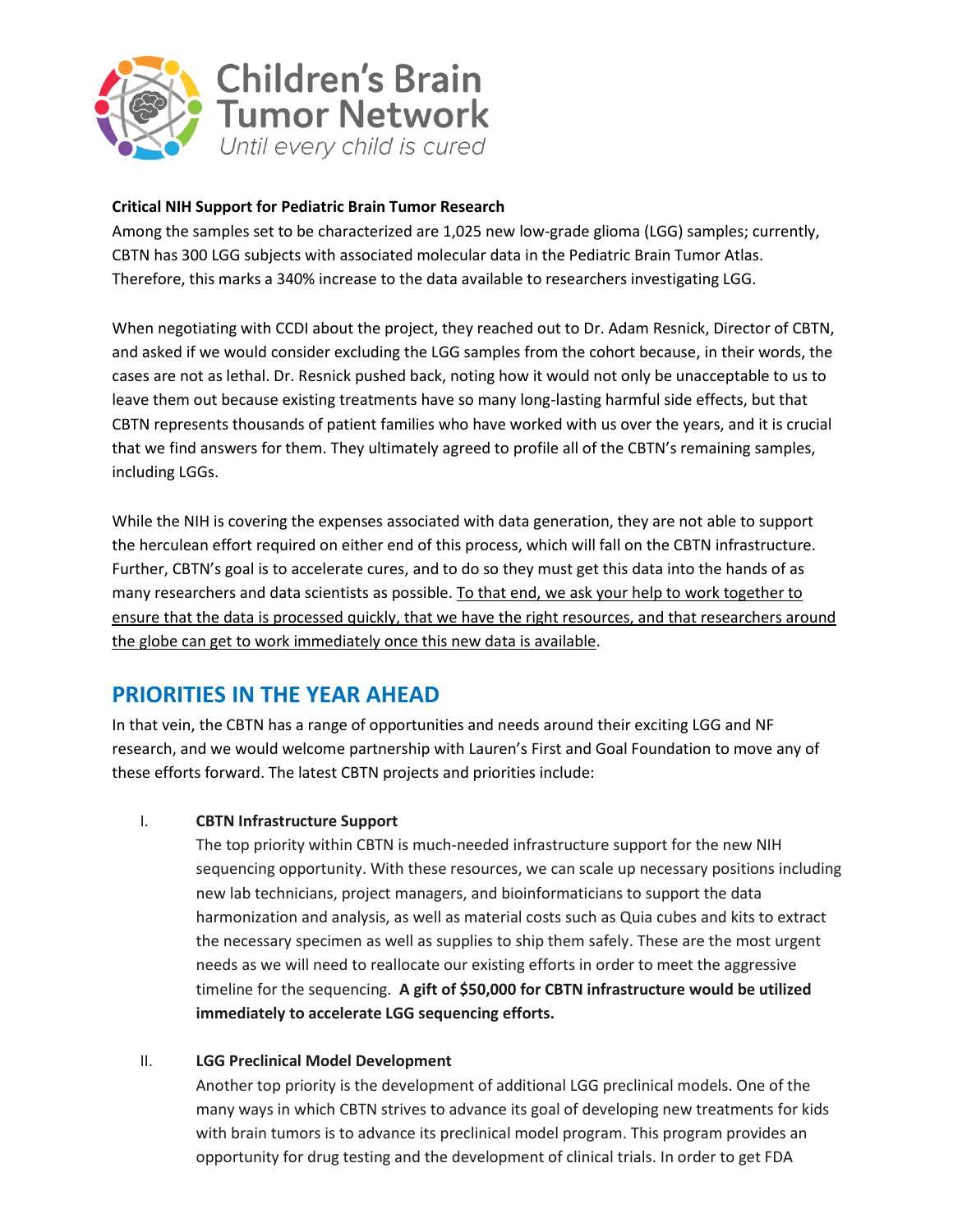

approval for a clinical trial, therapies need to be tested to determine if they are safe for use in kids. The best way to test drugs for efficacy and safety is to use tumor samples that are "alive"— on cell lines, organoids, and PDX models – which are grown from tumor tissue samples and behave the way a tumor might inside the body. These tools are a valuable resource and are incredibly labor intensive to develop and maintain.

CBTN currently has over 30 LGG tumor models. This collection consists mostly of cell lines at the various stages of development—from primary cell mixtures to those that have matured in culture cell lines (there are currently 3 cultured cell lines). LGG models present slow growth and decay over time in culture, which makes their use in drug screening a challenge. The lack of long-term growth suggests that the field needs to refine the models. In the year ahead, we are working to expand our cultures using several approaches that appear promising for LGG models. This approach will also include the generation of organoids models, which provide a great alternative and parallel models for both basic biology and translational studies.

The development and maintenance of preclinical models is both time consuming and staff intensive. As the models are, themselves, living organisms, they must be monitored and handled around the clock. **Total cost for the development of additional LGG preclinical models is estimated at \$55,000+/year.**

#### III. **LGG Imaging Trial**

Patients with LGG are closely monitored throughout their treatment, and one primary way to ascertain treatment progress is through imaging, using Magnetic resonance imaging (MRI), to understand the effects of treatment and to monitor size and structure of the tumor. Unfortunately, the changes detected by conventional MRI are often non-specific and slow to change, even in the face of progressing or regressing disease. The Translational Imaging Lab at the Center for Data Driven Discovery at CHOP is working on a more precise, non-invasive technique to assess tumor burden beyond what can be captured by an MRI. Namely, molecular imaging scans, called positron emission tomography (PET), measure tumor cell activity (metabolism) and are helping to identify markers that can better define successful treatment options. The Translational Image Lab is working to initiate a clinical trial that incorporates PET scans into LGG patient monitoring and treatment determinants. All imaging and outcomes will be included in the CBTN dataset (for those already consented onto the CBTN protocol) and thus will be available to inform future research. With a study set to launch for HGG patients as well, there is an opportunity to significantly improve patient monitoring across the pediatric brain tumor landscape. The LGG study will include 30 subjects at CHOP and can launch as soon as funding is secured. **The cost to launch the study is \$50,000; the three-year cost is \$150,000.**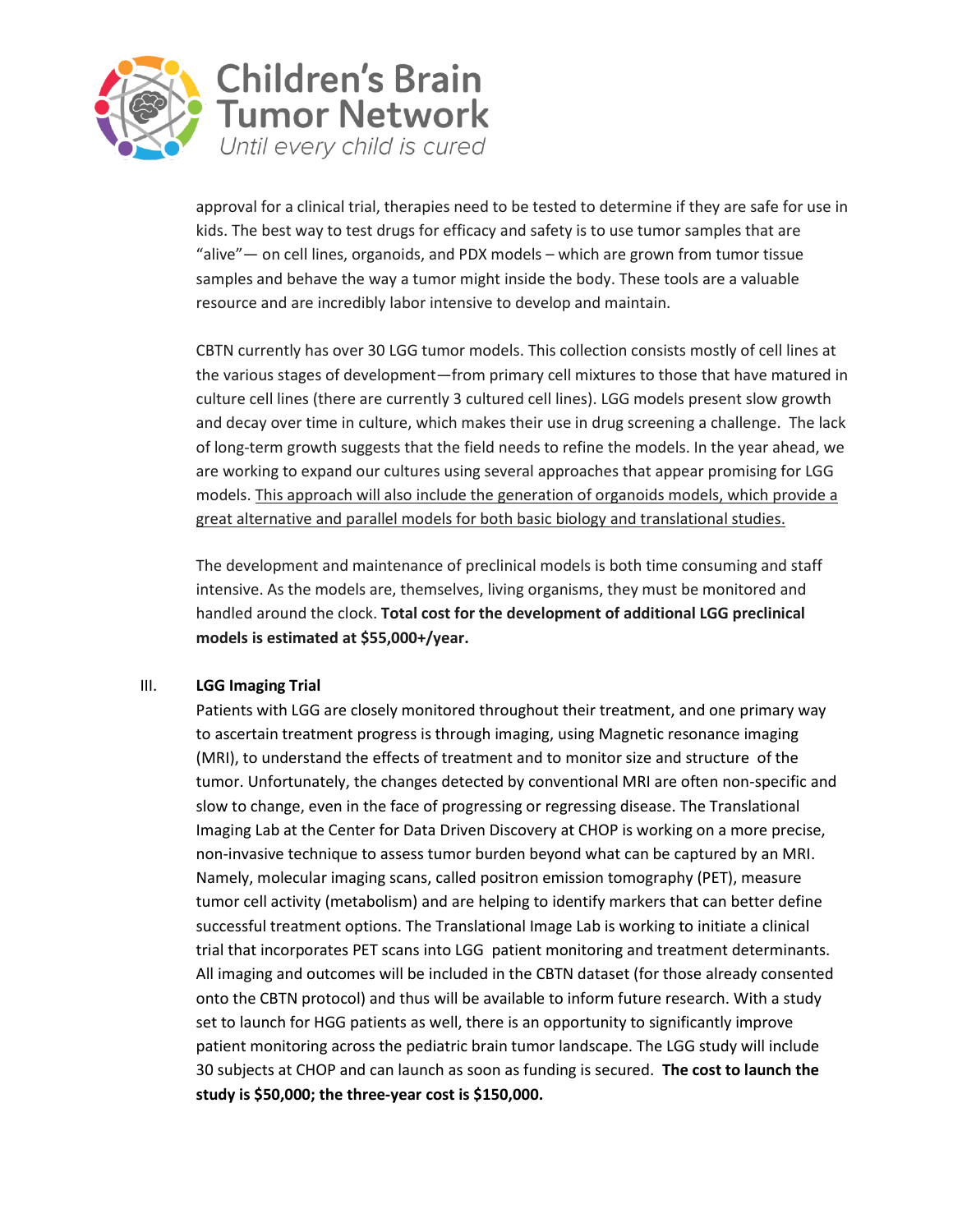

### **ENGAGEMENT**

#### **CBTN Executive Council**

The CBTN Executive Council (EC) is composed of individuals and organizations committed to supporting and advancing pediatric brain tumor research together. They partner with CBTN leadership and act as the community stakeholder representative to drive global awareness, usage and impact of CBTN, and help to ensure the sustainability of CBTN. Members participate annually in three quarterly calls and attend one in-person meeting. During these sessions, CBTN provides insight and guidance on annual goals; financial, advocacy, NIH collaborations and progress; communications resources and planning; and collaborative goal setting through subcommittees.

Members of the CBTN Executive Council have access to jointly branded collateral succinctly explaining impact to use in fundraising and advocacy efforts, graphics and copy for the organization's website, and collateral recognizing Executive Council participation (this includes logo recognition, a featured story on CBTN.org, and regular emails with concise messaging for organization stakeholders). Members also have the option to request a CBTN spokesperson to provide remarks or presentations at 2 organization events per year, reports in conjunction with each EC call, and budget and communication presentations at the annual in-person CBTN meeting. We would welcome partnership in the Executive Council with Lauren's First and Goal Foundation, and to share more about this wonderful opportunity. [Click here to](https://cbtn.org/partnerships) view [a list of existing EC members](https://cbtn.org/partnerships) and their collective commitment to pediatric brain tumor research. **By becoming a CBTN Executive Council Member, each organization commits to 2 years of membership and a give/get of \$25,000 annually toward CBTN core activities and operations, a \$50,000 pledge.**

#### **LGG Working Group**

With 27 percent of CBTN biorepository samples allocated for LGG research, CBTN is consistently evaluating, growing and evolving its research efforts and making LGG samples and data available to researchers across the globe. In that spirit, CBTN and the Pacific Pediatric Neuro-Oncology Consortium (PNOC) currently lead a collaborative LGG Working Group, bringing together stakeholders to support translational LGG research through both consortiums with the goal to be forward thinking, strategic, aligned, and efficient in developing clinical trials. The group is led by Dr. Angela Waanders from Lurie Children's, Dr. Sabine Mueller from UCSF, Dr. Pratiti (Mimi) Bandopadhayay from Dana-Farber Cancer Institute and Broad Institute, Dr. Joanna Phillips from UCSF, and Dr. Daphne Haas-Kogan from Dana-Farber Cancer Institute. The group has grown to over 15 members, including scientists and physicians.

Through this LGG Working Group, investigators meet and bring forward their best ideas and strategies for research. Collaborating teams share data on a monthly basis, analyze findings, and share resources to hasten progress. The primary goal is to develop trials through extensive preclinical testing and investigations using imaging, body fluids, and tumor tissue, with additional focus on functional studies (including quality of life and cognitive outcomes collected as part of ongoing trials). Because more trials have been conducted for LGG, the members are very focused on taking the collected data from PNOC and CBTN and using it to inform future trials and research.